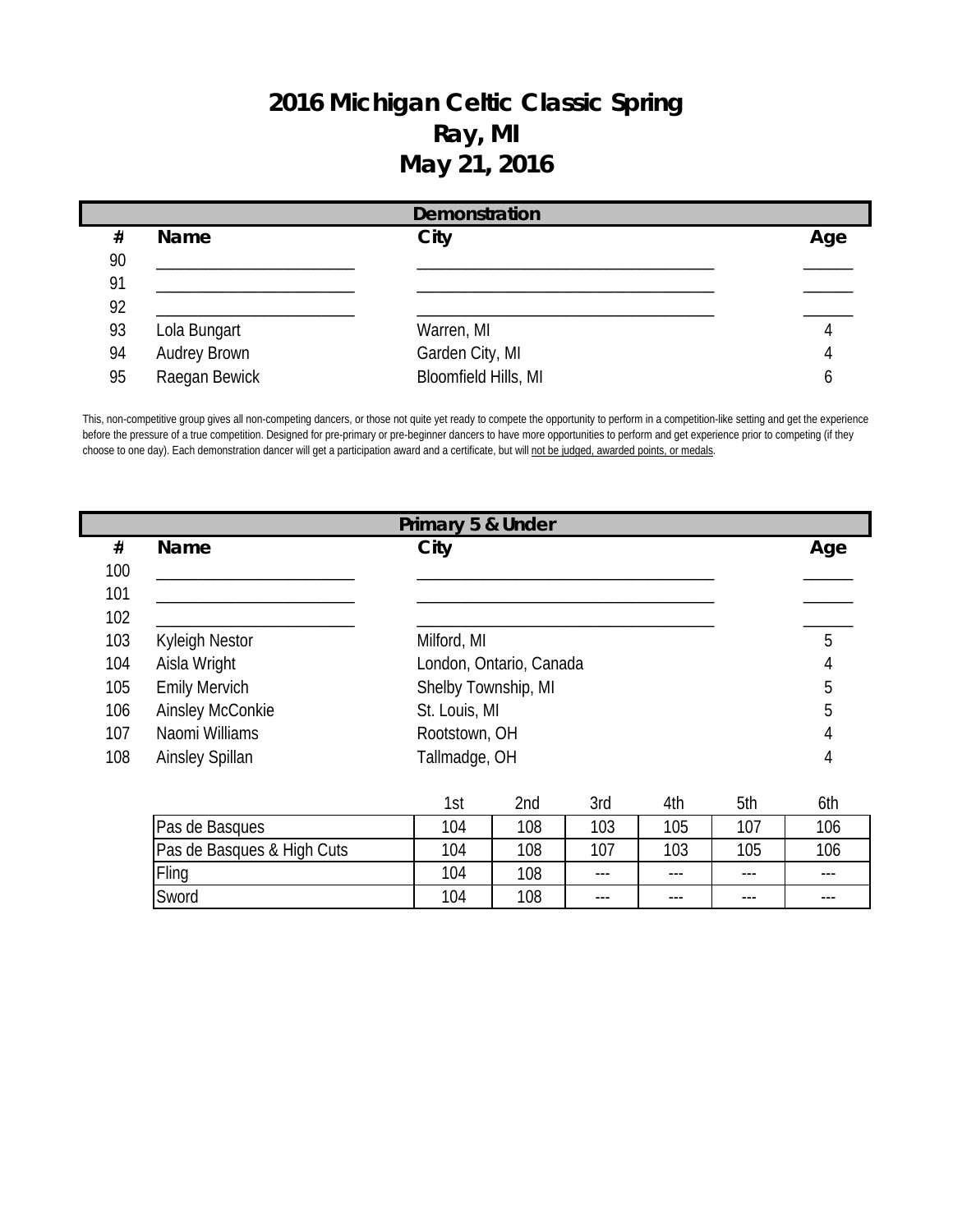|     | Primary 6            |                         |     |  |  |  |  |
|-----|----------------------|-------------------------|-----|--|--|--|--|
| #   | <b>Name</b>          | City                    | Age |  |  |  |  |
| 120 |                      |                         |     |  |  |  |  |
| 121 |                      |                         |     |  |  |  |  |
| 122 |                      |                         |     |  |  |  |  |
| 123 | Mary Sera Phelps     | Lowell, MI              | 6   |  |  |  |  |
| 124 | <b>Genavieve Cox</b> | St. Louis, MI           | 6   |  |  |  |  |
| 125 | Nora Vozar           | Ithaca, MI              | 6   |  |  |  |  |
| 126 | Rochelle Lefebvre    | Sarnia, Ontario, Canada | b   |  |  |  |  |
| 127 | Clara Liedke         | Alma, MI                | b   |  |  |  |  |

|                            | 1st | 2nd | 3rd | 4th | 5th     |
|----------------------------|-----|-----|-----|-----|---------|
| Pas de Basques             | 125 | 126 | 177 | 123 | 124     |
| Pas de Basques & High Cuts | 125 | 127 | 123 | 126 | 124     |
| Fling                      | 125 | 126 | 127 | 124 | 123     |
| Sword                      | 125 | 126 | 177 | 123 | $- - -$ |

|     | <b>Beginner 7</b>             |                            |     |  |  |  |  |  |
|-----|-------------------------------|----------------------------|-----|--|--|--|--|--|
| #   | <b>Name</b>                   | City                       | Age |  |  |  |  |  |
| 200 |                               |                            |     |  |  |  |  |  |
| 201 |                               |                            |     |  |  |  |  |  |
| 202 |                               |                            |     |  |  |  |  |  |
| 203 | Tessa Gryc                    | Howell, MI                 |     |  |  |  |  |  |
| 204 | <b>Billie MacDonald-Moore</b> | Brantford, Ontario, Canada |     |  |  |  |  |  |
| 205 | Cynthia Williams              | Rootstown, OH              |     |  |  |  |  |  |
| 206 | <b>Elizabeth Hawkins</b>      | Mayfield Heights, OH       |     |  |  |  |  |  |
| 207 | Emma Rito                     | Beverly Hills, MI          |     |  |  |  |  |  |
| 208 | Alyssa Redmann                | Milford, MI                |     |  |  |  |  |  |
| 209 | <b>Heather Stefanko</b>       | Holly, MI                  |     |  |  |  |  |  |
| 210 | Piper Johnson                 | West Bloomfiled, MI        |     |  |  |  |  |  |

|                | 1st | 2nd | 3rd | 4th | 5th   | 6th     |
|----------------|-----|-----|-----|-----|-------|---------|
| Flora          | 208 | 206 | 205 | 210 | $---$ | ---     |
| Fling          | 206 | 207 | 208 | 209 | 205   | 210     |
| Sword          | 206 | 208 | 205 | 210 | 209   | 207     |
| Seann Triubhas | 205 | 206 | 210 | 208 | $---$ | $- - -$ |
| <b>TROPHY</b>  | 206 |     |     |     |       |         |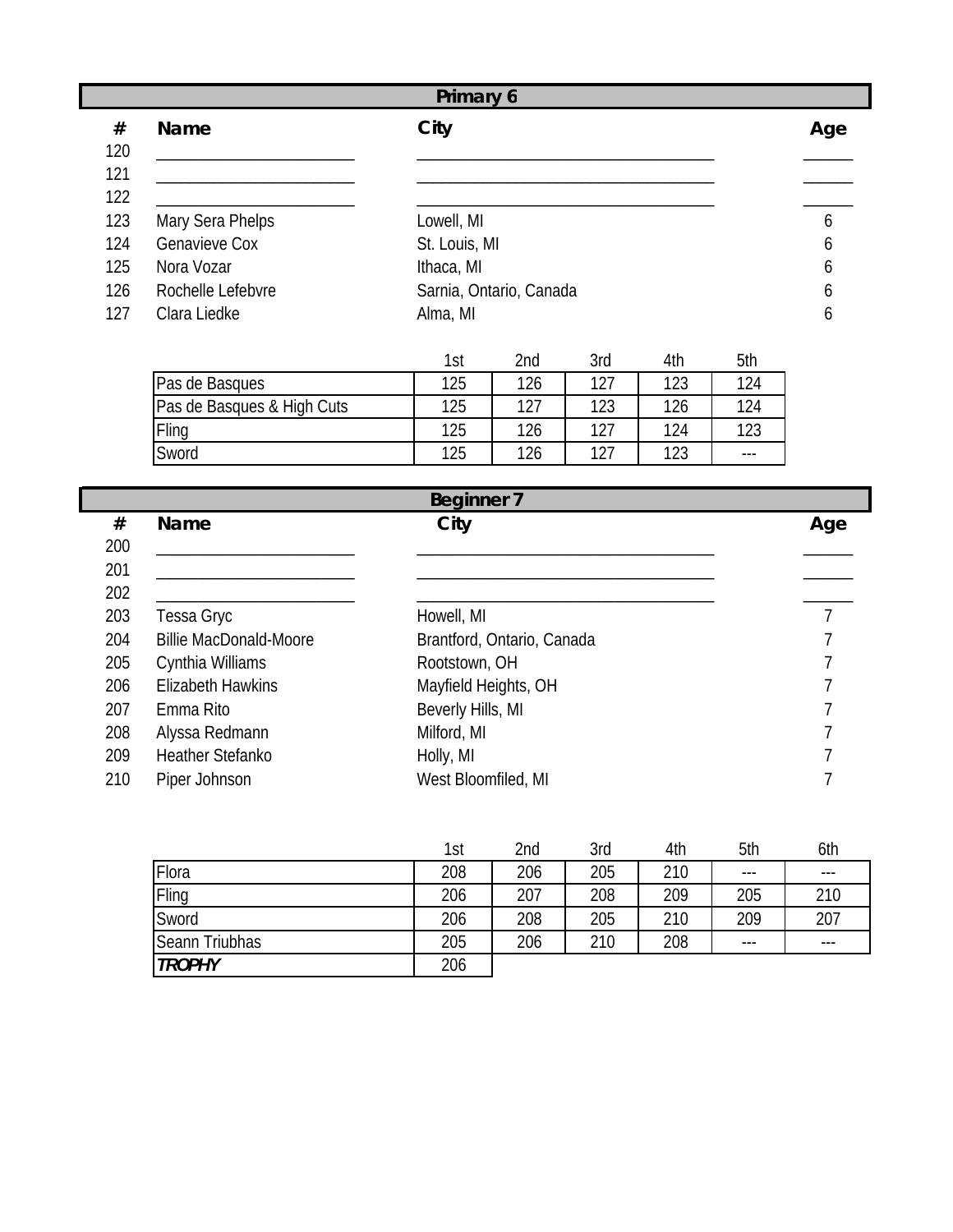|     |                        | <b>Beginner 9 &amp; Under</b> |       |     |     |     |     |
|-----|------------------------|-------------------------------|-------|-----|-----|-----|-----|
| #   | Name                   | City                          |       |     |     |     | Age |
| 220 |                        |                               |       |     |     |     |     |
| 221 |                        |                               |       |     |     |     |     |
| 222 |                        |                               |       |     |     |     |     |
| 223 | <b>Katherine Enlow</b> | South Lyon, Mi                |       |     |     |     | 8   |
| 224 | Quinn Goldie           | Grand Blanc, MI               |       |     |     |     | 8   |
| 225 | Ava Duerr              | Plymouth, MI                  |       |     |     |     | 8   |
| 226 | Cecilia Costello       | Troy, MI                      |       |     |     |     | 8   |
| 227 | Carsyn McKee           | Bay City, MI                  |       |     |     |     | 8   |
| 228 | Denali Pomerville      | Haslett, MI                   |       |     |     |     | 9   |
| 229 | <b>Ivy David</b>       | Ferndale, MI                  |       |     |     |     | 8   |
| 230 | Madeleyn Seckel        | Madison Heights, MI           |       |     |     |     | 9   |
| 231 | Brayden Liedke         | Alma, MI                      |       |     |     |     | 9   |
|     |                        |                               |       |     |     |     |     |
|     |                        | 1st                           | 2nd   | 3rd | 4th | 5th | 6th |
|     | Flora                  | 225/231                       | $---$ | 230 | 228 | 223 | --- |
|     | Fling                  | 231                           | 230   | 229 | 225 | 226 | 228 |
|     | Sword                  | 225                           | 231   | 228 | 230 | 229 | 224 |

|     | Beginner 10 & Over  |                          |     |  |  |  |  |  |
|-----|---------------------|--------------------------|-----|--|--|--|--|--|
| #   | <b>Name</b>         | City                     | Age |  |  |  |  |  |
| 240 |                     |                          |     |  |  |  |  |  |
| 241 |                     |                          |     |  |  |  |  |  |
| 242 |                     |                          |     |  |  |  |  |  |
| 243 | Anna Zaremba        | White Lake, MI           | 11  |  |  |  |  |  |
| 244 | <b>Greta Gmazel</b> | Williamston, MI          | 12  |  |  |  |  |  |
| 245 | Ava Friedman        | Midland, MI              | 10  |  |  |  |  |  |
| 246 | Kathleen Wetters    | Essexville, MI           | 12  |  |  |  |  |  |
| 247 | Ella Yaung          | Windsor, Ontario, Canada | 14  |  |  |  |  |  |
| 248 | Tabitha Wright      | Lansing, MI              | 10  |  |  |  |  |  |
| 249 | Eden Friedman       | Midland, MI              | 11  |  |  |  |  |  |
| 250 | Anna Rose Wetters   | Essexville, MI           | 11  |  |  |  |  |  |

Seann Triubhas 231 225 228 226 223 230

*TROPHY* 231

I

|                | 1st | 2nd | 3rd | 4th | 5th   | 6th   |
|----------------|-----|-----|-----|-----|-------|-------|
| Flora          | 244 | 247 | 250 | 246 | $---$ | $---$ |
| Fling          | 250 | 249 | 243 | 245 | 244   | 246   |
| Sword          | 244 | 250 | 245 | 246 | 247   | 249   |
| Seann Triubhas | 244 | 243 | 245 | 246 | 247   | 250   |
| <b>TROPHY</b>  | 244 |     |     |     |       |       |

| <b>Most Promising Beginner</b><br>#224, Quinn Goldie, Grand Blanc, MI |  |
|-----------------------------------------------------------------------|--|
|-----------------------------------------------------------------------|--|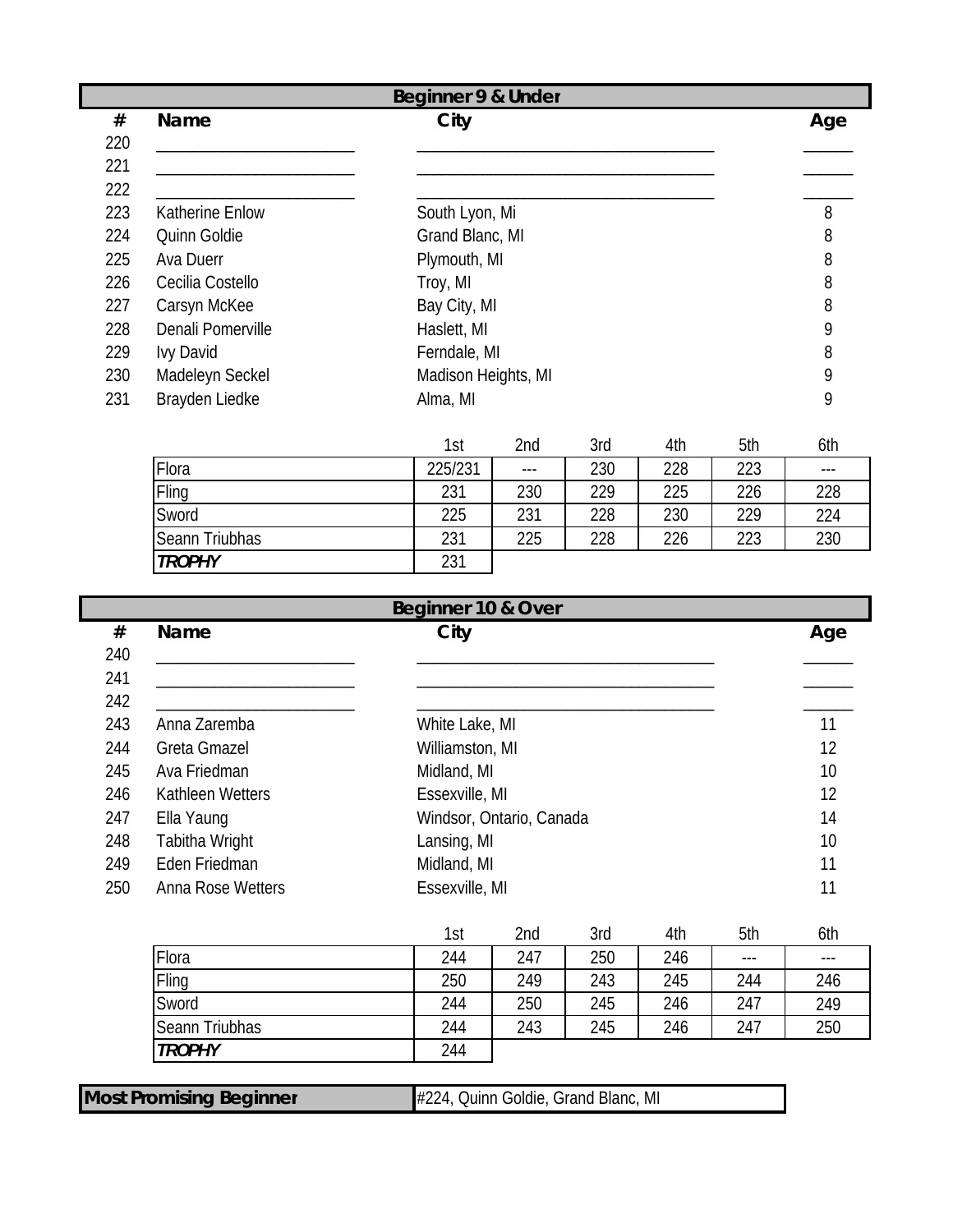| Novice 9 & Under |                        |            |                                 |     |     |     |     |  |
|------------------|------------------------|------------|---------------------------------|-----|-----|-----|-----|--|
| #                | <b>Name</b>            | City       |                                 | Age |     |     |     |  |
| 300              |                        |            |                                 |     |     |     |     |  |
| 301              |                        |            |                                 |     |     |     |     |  |
| 302              | Jamieson MacNeil       |            | Ruthven, Ontario, Canada        |     |     |     |     |  |
| 303              | <b>Scarlett Arnold</b> |            | Bay City, MI                    |     |     |     |     |  |
| 304              | Perpetua Phelps        | Lowell, MI |                                 |     |     |     | 9   |  |
| 305              | Alicia MacMillan       | Macomb, MI |                                 |     |     |     | 9   |  |
| 306              | Jenna Charlton         |            | Bright's Grove, Ontario, Canada |     |     |     | 9   |  |
| 307              | MacKenna Leonard       |            | London, Ontario, Canada         |     |     |     | 8   |  |
| 308              | Sophia Cummings        |            | White Lake, MI                  |     |     |     |     |  |
| 309              | Claire VanSteenkiste   | Ray, MI    |                                 |     |     |     |     |  |
|                  |                        | 1st        | 2nd                             | 3rd | 4th | 5th | 6th |  |

|                | ا ب ا | <u>ziju</u> | ິບເພ | ℸտ  | ៴៶៲៲ | <b>VUL</b> |
|----------------|-------|-------------|------|-----|------|------------|
| Flora          | 304   | 309         | 307  | 308 | 306  | 303        |
| Fling          | 309   | 308         | 307  | 304 | 306  | 302        |
| Sword          | 309   | 308         | 303  | 307 | 306  | 305        |
| Seann Triubhas | 309   | 307         | 308  | 303 | 306  | 302        |
| <b>TROPHY</b>  | 309   |             |      |     |      |            |

|     | Novice 10 & Over     |                                                      |             |  |  |  |  |  |
|-----|----------------------|------------------------------------------------------|-------------|--|--|--|--|--|
| #   | <b>Name</b>          | City                                                 | Age         |  |  |  |  |  |
| 320 |                      |                                                      |             |  |  |  |  |  |
| 321 |                      |                                                      |             |  |  |  |  |  |
| 322 |                      |                                                      |             |  |  |  |  |  |
| 323 | Sylvia Dix           | Birmingham, Mi                                       | 11          |  |  |  |  |  |
| 324 | Kylinn Vanover       | New Haven, MI                                        | 11          |  |  |  |  |  |
| 325 | Ava Byrne            | Novi, MI                                             | 11          |  |  |  |  |  |
| 326 | Anna Catenacci       | Macomb Township, MI                                  | 15          |  |  |  |  |  |
| 327 | Morgan McMaster      | Paris, Ontario, Canada                               | 13          |  |  |  |  |  |
| 328 | Gillean Grace Lobeck | St. Clair, MI                                        | 10          |  |  |  |  |  |
| 329 | Olivia Gatt          | Denfield, Ontario, Canada                            | 15          |  |  |  |  |  |
|     |                      | $2 - 1$<br>411<br>E ALLI<br>$\Omega = -1$<br>$4 - 1$ | $\sqrt{11}$ |  |  |  |  |  |

|                | 1st | 2nd | 3rd | 4th | 5th | 6th |
|----------------|-----|-----|-----|-----|-----|-----|
| Flora          | 325 | 328 | 327 | 329 | 324 | 323 |
| Fling          | 326 | 327 | 325 | 328 | 324 | 323 |
| Sword          | 327 | 325 | 329 | 326 | 328 | 324 |
| Seann Triubhas | 327 | 328 | 326 | 325 | 329 | 323 |
| <b>TROPHY</b>  | 327 |     |     |     |     |     |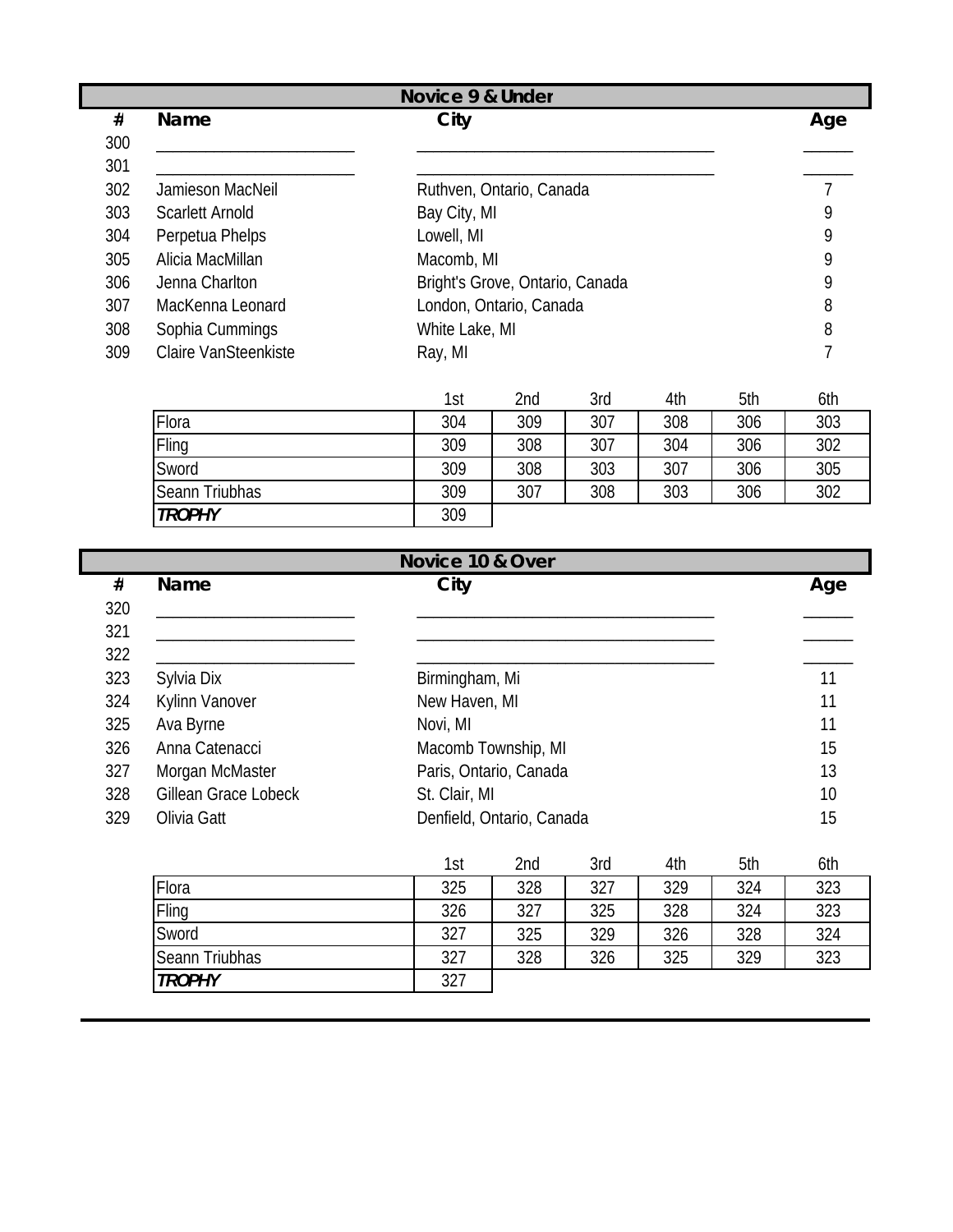| Pre-Premier Solo Choreography |                                                               |                                  |                           |  |  |  |  |  |
|-------------------------------|---------------------------------------------------------------|----------------------------------|---------------------------|--|--|--|--|--|
| $\#$                          | <b>Names</b>                                                  | <b>Dance Name</b>                | Age                       |  |  |  |  |  |
| 400                           | Perpetua Phelps                                               | O'sullivan's March               | 9                         |  |  |  |  |  |
| 401                           | Lacey MacDonald-Moore                                         | Tell Me Ma                       | 12                        |  |  |  |  |  |
|                               |                                                               |                                  |                           |  |  |  |  |  |
|                               |                                                               | 1st<br>2nd                       |                           |  |  |  |  |  |
|                               | Pre-Premier Solo Choreography                                 | 401<br>400                       |                           |  |  |  |  |  |
|                               |                                                               | <b>Premier Solo Choreography</b> |                           |  |  |  |  |  |
| #                             | <b>Name</b>                                                   | <b>Dance Name</b>                | Age                       |  |  |  |  |  |
| 420                           |                                                               |                                  |                           |  |  |  |  |  |
| 421                           | <u> 1980 - Johann Barn, mars an t-Amerikaansk politiker (</u> |                                  |                           |  |  |  |  |  |
| 422                           |                                                               |                                  |                           |  |  |  |  |  |
| 423                           | Maria Taylor                                                  | Roundtable Rival                 | 25                        |  |  |  |  |  |
| 424                           | Brenna Kilby                                                  | Little Cascade                   | 13                        |  |  |  |  |  |
| 425                           | McKenna Lindsay                                               | <b>Highland Hero</b>             | 14                        |  |  |  |  |  |
|                               |                                                               |                                  |                           |  |  |  |  |  |
|                               |                                                               | 2nd<br>1st<br>3rd                |                           |  |  |  |  |  |
|                               | Premier Solo Choreography                                     | 423<br>424<br>$---$              |                           |  |  |  |  |  |
|                               |                                                               |                                  |                           |  |  |  |  |  |
|                               |                                                               |                                  |                           |  |  |  |  |  |
|                               |                                                               | Duet Choreography                |                           |  |  |  |  |  |
| #                             | <b>Names</b>                                                  |                                  | <b>Dance Name</b>         |  |  |  |  |  |
| 440                           |                                                               |                                  |                           |  |  |  |  |  |
| 441                           |                                                               |                                  |                           |  |  |  |  |  |
| 442<br>443                    | Alyssa and Samantha Barrow                                    |                                  | Peathraichean (Sisters)   |  |  |  |  |  |
|                               | Jessica and Jennifer Craig                                    |                                  | <b>Celtic Electricity</b> |  |  |  |  |  |
|                               |                                                               | 1st<br>2nd                       |                           |  |  |  |  |  |
|                               | Duet Choreography                                             | 442<br>443                       |                           |  |  |  |  |  |
|                               |                                                               |                                  |                           |  |  |  |  |  |
|                               |                                                               | <b>Group Choreography</b>        |                           |  |  |  |  |  |
| $\#$                          | Name                                                          |                                  | <b>Dance Name</b>         |  |  |  |  |  |
| 460                           |                                                               |                                  |                           |  |  |  |  |  |
| 461                           |                                                               |                                  |                           |  |  |  |  |  |
| 462                           | Jaqueline Smith Dancers                                       |                                  | Celtic Colours            |  |  |  |  |  |
| 463                           | Kate DeGood Dancers                                           |                                  | Insomnia                  |  |  |  |  |  |
|                               |                                                               |                                  |                           |  |  |  |  |  |
|                               | Group Choreography                                            | 1st<br>2nd<br>463<br>462         |                           |  |  |  |  |  |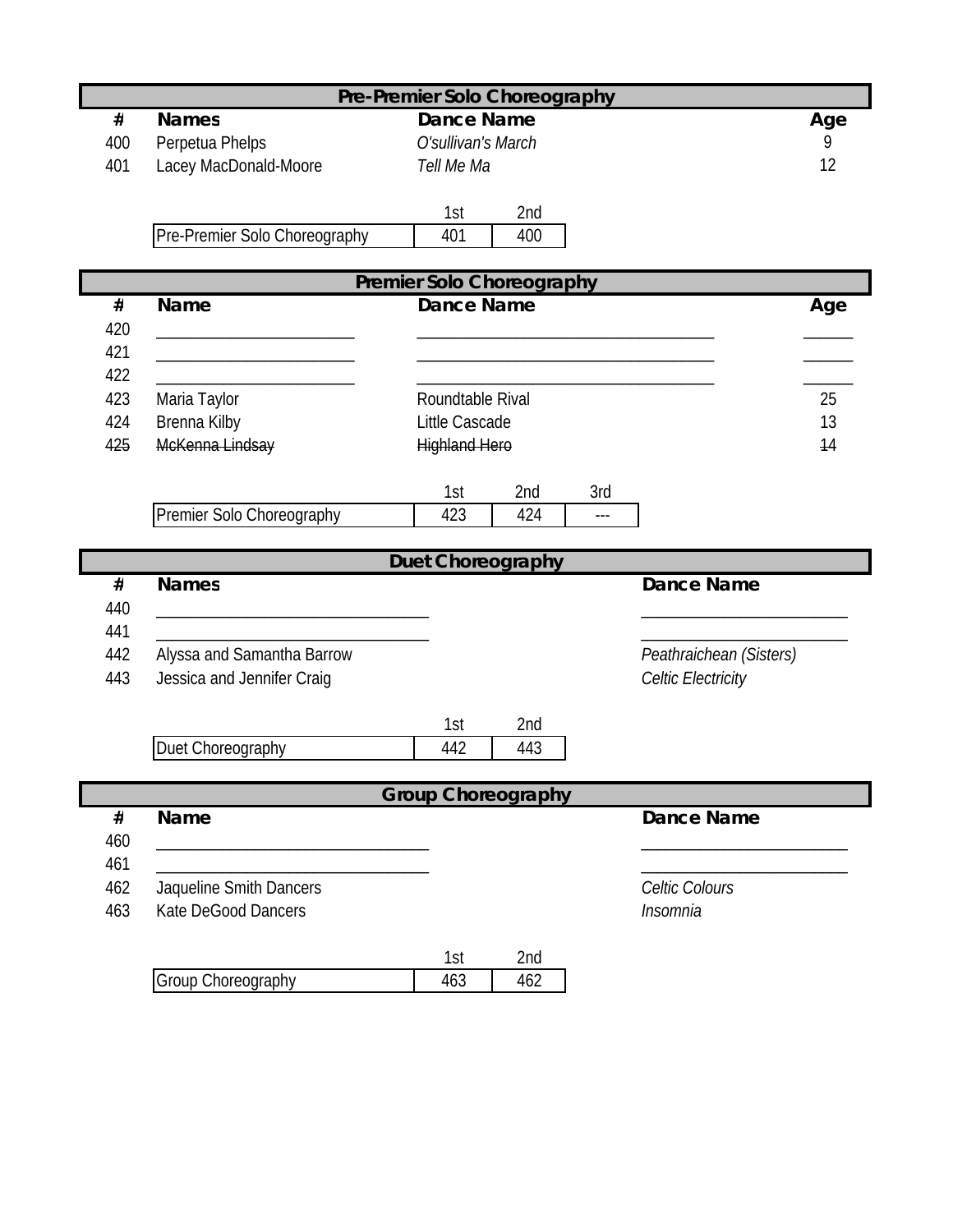| Intermediate |                       |                            |     |  |  |  |
|--------------|-----------------------|----------------------------|-----|--|--|--|
| #            | <b>Name</b>           | City                       | Age |  |  |  |
| 500          |                       |                            |     |  |  |  |
| 501          |                       |                            |     |  |  |  |
| 502          |                       |                            |     |  |  |  |
| 503          | Ainsley Rocheleau     | Windsor, Ontario, Canada   | 11  |  |  |  |
| 504          | Anna Yaung            | Windsor, Ontario, Canada   | 14  |  |  |  |
| 505          | Lacey MacDonald-Moore | Brantford, Ontario, Canada | 12  |  |  |  |
| 506          | Maddie Combs          | Highland, MI               | 14  |  |  |  |
| 507          | Liliane Aittama       | South Lyon, MI             |     |  |  |  |

|                                    | 1st | 2nd | 3rd | 4th | 5th |
|------------------------------------|-----|-----|-----|-----|-----|
| Fling                              | 506 | 507 | 503 | 504 | 505 |
| Sword                              | 503 | 506 | 507 | 504 | 505 |
| <b>Seann Triubhas</b>              | 503 | 506 | 507 | 505 | 504 |
| <b>Strathspey and Half Tulloch</b> | 506 | 503 | 507 | 505 | 504 |
| <b>TROPHY</b>                      | 506 |     |     |     |     |

|     | Premier 9 & Under    |  |                              |     |     |     |     |   |  |
|-----|----------------------|--|------------------------------|-----|-----|-----|-----|---|--|
| #   | Name                 |  | City                         |     |     |     |     |   |  |
| 600 |                      |  |                              |     |     |     |     |   |  |
| 601 |                      |  |                              |     |     |     |     |   |  |
| 602 |                      |  |                              |     |     |     |     |   |  |
| 603 | Elizabeth Faglie     |  | Rochester Hills, MI          |     |     |     |     | 8 |  |
| 604 | <b>Ellie Pierson</b> |  | Highland, MI                 |     |     |     |     | 9 |  |
| 605 | Ava Granger          |  | Orangeville, Ontario, Canada |     |     |     |     | 8 |  |
| 606 | Isabella Haffner     |  | Sterling Heights, MI         |     |     |     |     | 9 |  |
| 607 | McKia Davison        |  | Alma, MI                     |     |     |     |     |   |  |
|     |                      |  | 1st                          | 2nd | 3rd | 4th | 5th |   |  |
|     | Fling                |  | 605                          | 604 | 603 | 607 | 606 |   |  |

| ILIII                       | CUO | <b>004</b> | <b>OUJ</b> | OV 7 | <b>OUO</b> |
|-----------------------------|-----|------------|------------|------|------------|
| Sword                       | 603 | 604        | 605        | 606  | 607        |
| Seann Triubhas              | 603 | 605        | 604        | 606  | 607        |
| Strathspey and Half Tulloch | 603 | 605        | 604        | 606  | 607        |
| <b>TROPHY</b>               | 603 |            |            |      |            |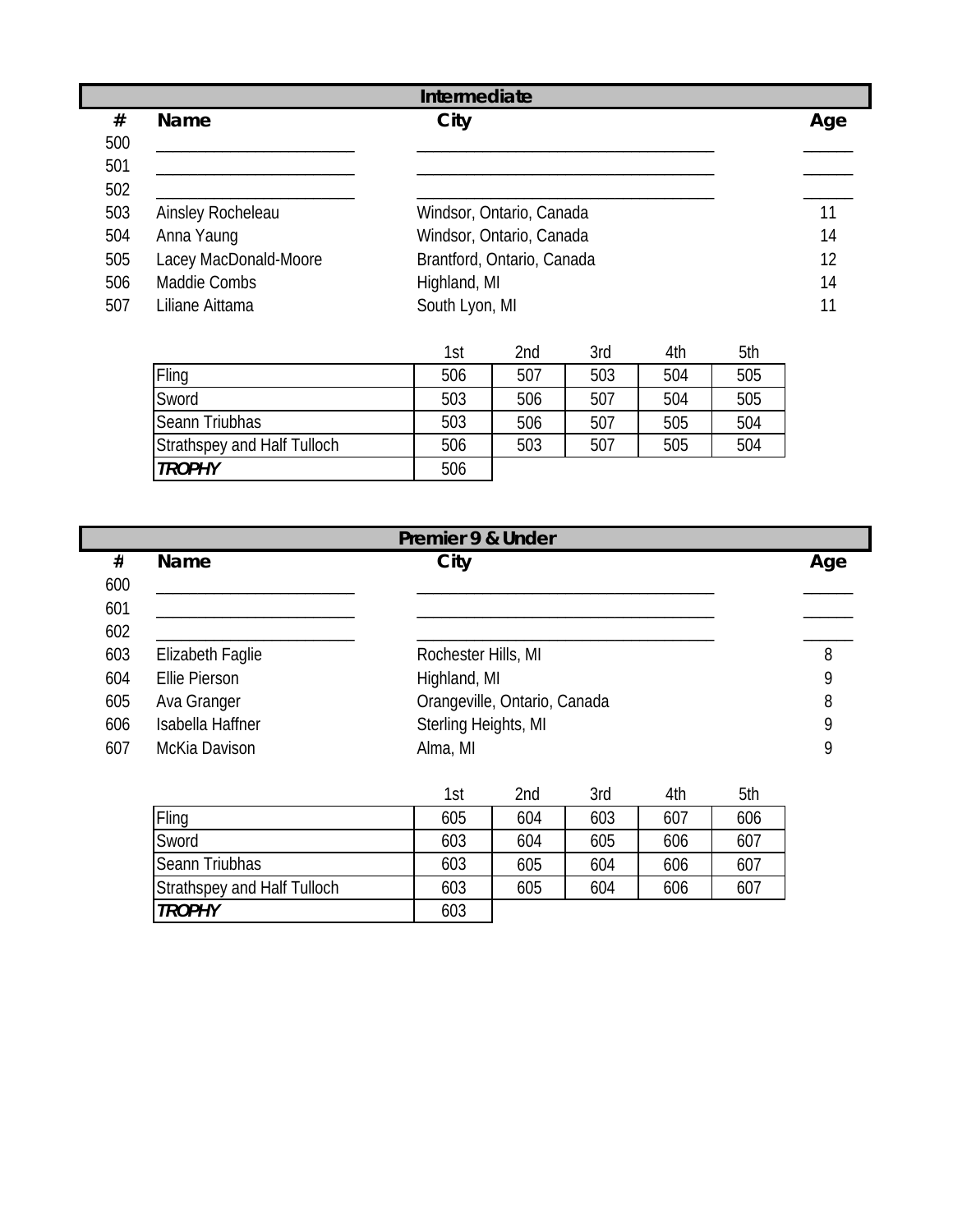| Premier 11 & Under |                  |                          |     |  |  |
|--------------------|------------------|--------------------------|-----|--|--|
| #                  | Name             | City                     | Age |  |  |
| 620                |                  |                          |     |  |  |
| 621                |                  |                          |     |  |  |
| 622                |                  |                          |     |  |  |
| 623                | Cayla Barr-Colby | Shelby Township, MI      | 10  |  |  |
| 624                | Noel Nelson      | Sutton's Bay, MI         | 11  |  |  |
| 625                | Kyla Atwood      | London, Ontario, Canada  | 11  |  |  |
| 626                | Abigail McCollum | Deerton, MI              | 10  |  |  |
| 627                | Miranda Stefanko | Holly, MI                | 10  |  |  |
| 628                | Rosalyn Agapito  | Windsor, Ontario, Canada | 11  |  |  |

|                             | 1st | 2nd | 3rd | 4th | 5th | 6th     |
|-----------------------------|-----|-----|-----|-----|-----|---------|
| Fling                       | 628 | 627 | 626 | 623 | --- | $- - -$ |
| Sword                       | 623 | 628 | 625 | 624 | 627 | 626     |
| Seann Triubhas              | 628 | 625 | 623 | 627 | 624 | 626     |
| Strathspey and Half Tulloch | 628 | 627 | 623 | 625 | 626 | 624     |
| <b>TROPHY</b>               | 628 |     |     |     |     |         |

|     | Premier 14 & Under    |                            |     |  |  |  |  |  |
|-----|-----------------------|----------------------------|-----|--|--|--|--|--|
| #   | <b>Name</b>           | City                       | Age |  |  |  |  |  |
| 640 |                       |                            |     |  |  |  |  |  |
| 641 |                       |                            |     |  |  |  |  |  |
| 642 |                       |                            |     |  |  |  |  |  |
| 643 | Joshua Fuzi           | Washington Township, MI    | 12  |  |  |  |  |  |
| 644 | Hannah Seguin         | Windsor, Ontario, Canada   | 13  |  |  |  |  |  |
| 645 | <b>Cameron Goldie</b> | Grand Blanc, MI            | 14  |  |  |  |  |  |
| 646 | Katie Tallman         | Bay City, MI               | 13  |  |  |  |  |  |
| 647 | Elise Cheyne          | Cambridge, Ontario, Canada | 13  |  |  |  |  |  |
| 648 | Christina Bozzelli    | Milton, Ontario, Canada    | 13  |  |  |  |  |  |
| 649 | Katelyn Steih         | Midland, MI                | 14  |  |  |  |  |  |
| 650 | Lennon Harrison       | Milton, Ontario, Canada    | 13  |  |  |  |  |  |
| 651 | Samantha Barrow       | Milton, Ontario, Canada    | 13  |  |  |  |  |  |
| 652 | Morgan Aittama        | South Lyon, MI             | 13  |  |  |  |  |  |
| 653 | Brenna Kilby          | Clio, MI                   | 13  |  |  |  |  |  |
| 654 | <b>Eliza Guernsey</b> | Okemos, MI                 | 13  |  |  |  |  |  |
| 655 | McKenna Lindsay       | Chesterfield, MI           | 14  |  |  |  |  |  |
| 656 | Eleanor Truckel       | Novi, MI                   | 12  |  |  |  |  |  |

|                             | 1st | 2nd | 3rd | 4th | 5th | 6th |
|-----------------------------|-----|-----|-----|-----|-----|-----|
| Fling                       | 647 | 655 | 653 | 651 | 648 | 645 |
| Sword                       | 647 | 653 | 655 | 651 | 648 | 654 |
| Seann Triubhas              | 647 | 651 | 655 | 653 | 648 | 654 |
| Strathspey and Half Tulloch | 647 | 651 | 648 | 645 | 653 | 649 |
| <b>TROPHY</b>               | 647 |     |     |     |     |     |